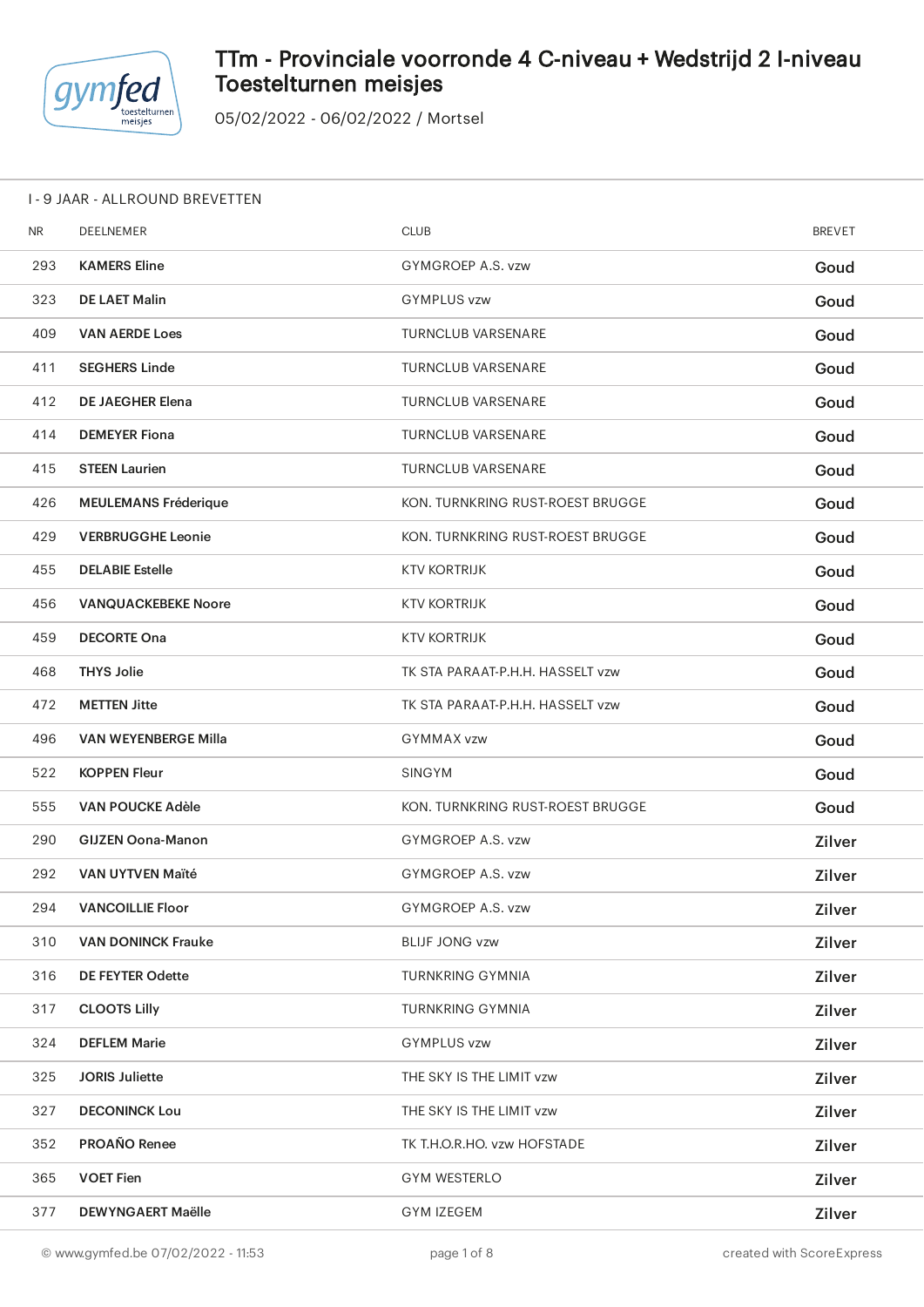

# TTm - Provinciale voorronde 4 C-niveau + Wedstrijd 2 I-niveau Toestelturnen meisjes

| <b>NR</b> | DEELNEMER                  | <b>CLUB</b>                      | <b>BREVET</b> |
|-----------|----------------------------|----------------------------------|---------------|
| 378       | <b>D'HONDT Fenne</b>       | <b>GYM IZEGEM</b>                | Zilver        |
| 381       | <b>DERYCKE Rosie</b>       | <b>GYM IZEGEM</b>                | Zilver        |
| 382       | <b>MEERT Florence</b>      | <b>GYM IZEGEM</b>                | Zilver        |
| 383       | <b>CREPEELE Noor</b>       | <b>GYM IZEGEM</b>                | Zilver        |
| 384       | <b>PATTYN Hanne</b>        | <b>GYM IZEGEM</b>                | Zilver        |
| 389       | <b>BEKAERT Elle</b>        | <b>ART GYM 2000</b>              | <b>Zilver</b> |
| 395       | <b>THEYS Emma</b>          | VASTE VUIST LAUWE                | Zilver        |
| 396       | <b>BEYLS Margot</b>        | VASTE VUIST LAUWE                | Zilver        |
| 402       | <b>ROGGEMAN June</b>       | <b>TURNKRING GELUWE vzw</b>      | <b>Zilver</b> |
| 403       | <b>ROGGEMAN Billie</b>     | <b>TURNKRING GELUWE vzw</b>      | <b>Zilver</b> |
| 405       | <b>BOURDEAUX Luna</b>      | <b>TURNKRING GELUWE vzw</b>      | Zilver        |
| 408       | <b>RYS Dieuwke</b>         | <b>BLAUWPUT OMNISPORT</b>        | Zilver        |
| 413       | <b>DUCHATEAU Olivia</b>    | <b>TURNCLUB VARSENARE</b>        | <b>Zilver</b> |
| 441       | <b>VERAA Eliza</b>         | GYM 90 BERINGEN                  | Zilver        |
| 442       | <b>LEMMENS Sky</b>         | <b>GYMX HECHTEL-EKSEL</b>        | Zilver        |
| 444       | <b>SCHEPERS Fleur</b>      | <b>GYMX HECHTEL-EKSEL</b>        | Zilver        |
| 445       | <b>VANHOVE Liz</b>         | <b>GYMX HECHTEL-EKSEL</b>        | Zilver        |
| 447       | <b>DUMEZ Bekka</b>         | KON. IEPERSE TURNKRING vzw       | Zilver        |
| 448       | <b>MENU Hasse</b>          | KON. IEPERSE TURNKRING vzw       | Zilver        |
| 449       | <b>CLAES Fay</b>           | <b>WIK OOSTENDE</b>              | Zilver        |
| 458       | <b>CALLENS Gabrielle</b>   | <b>KTV KORTRIJK</b>              | Zilver        |
| 465       | <b>HAUBEN Noë</b>          | DE HOOP REKEM                    | Zilver        |
| 467       | <b>NYS Liene</b>           | TK STA PARAAT-P.H.H. HASSELT vzw | Zilver        |
| 469       | <b>VANHERLE Noa</b>        | TK STA PARAAT-P.H.H. HASSELT vzw | Zilver        |
| 470       | <b>WANTEN Fien</b>         | TK STA PARAAT-P.H.H. HASSELT vzw | Zilver        |
| 471       | <b>VAN DOREMALEN Milou</b> | TK STA PARAAT-P.H.H. HASSELT vzw | Zilver        |
| 473       | <b>VANVOORDEN Kamie</b>    | TK STA PARAAT-P.H.H. HASSELT vzw | Zilver        |
| 478       | <b>VAN MIEGHEM Lien</b>    | PALFIT PAAL vzw                  | Zilver        |
| 495       | <b>PEYNSAERT Tess</b>      | GYMMAX vzw                       | Zilver        |
| 498       | <b>LAMBERT NAHIA</b>       | <b>GYMMAX vzw</b>                | Zilver        |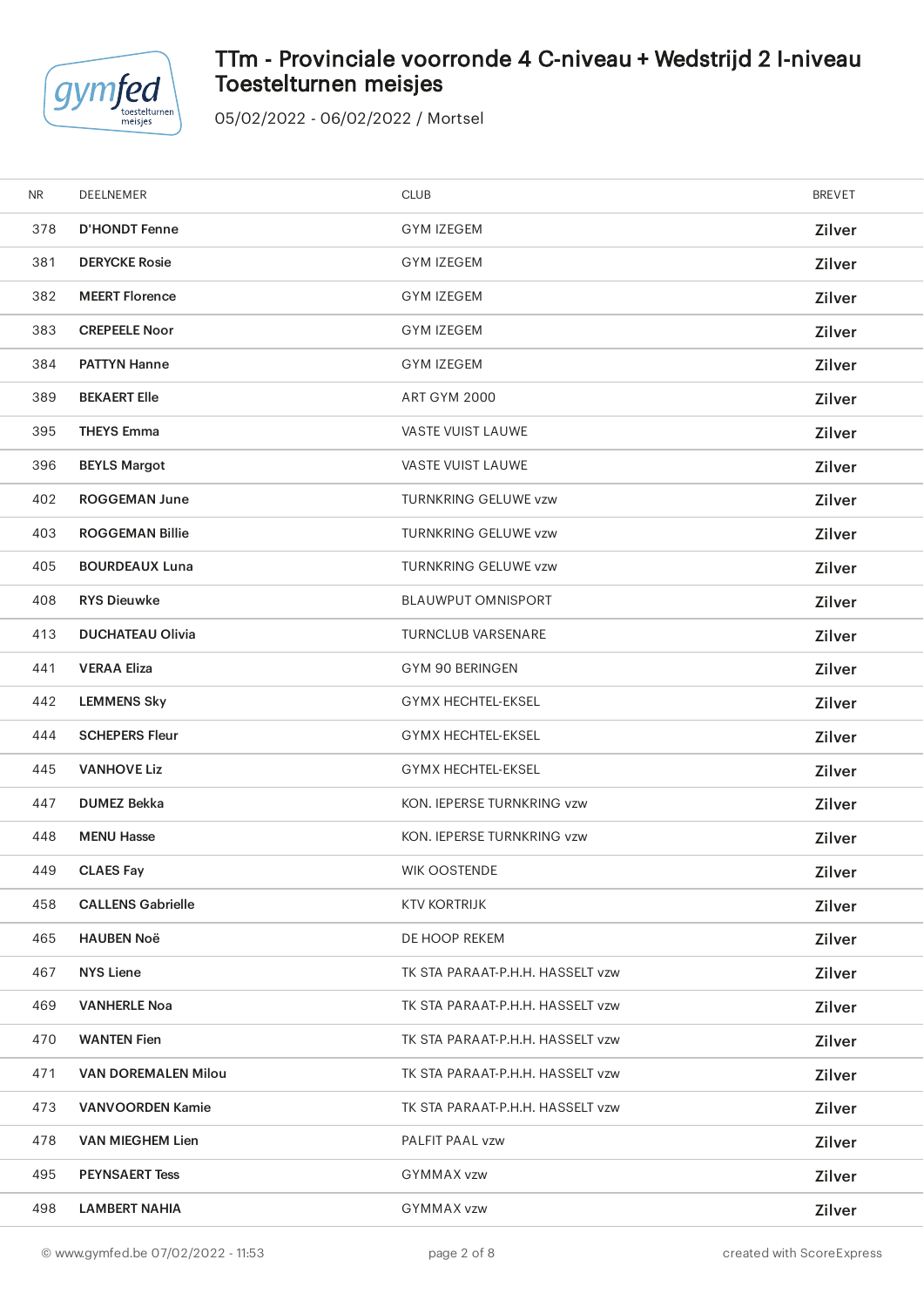

# TTm - Provinciale voorronde 4 C-niveau + Wedstrijd 2 I-niveau Toestelturnen meisjes

| <b>NR</b> | DEELNEMER                    | <b>CLUB</b>                   | <b>BREVET</b> |
|-----------|------------------------------|-------------------------------|---------------|
| 500       | <b>LISSENS Yuna</b>          | <b>GYMMAX vzw</b>             | Zilver        |
| 511       | <b>JOURET Elise</b>          | K.T. AALST                    | Zilver        |
| 512       | <b>DEMEY Floor</b>           | K.T. AALST                    | Zilver        |
| 515       | DE SMET Amélie               | SPORTIVA SINT-GILLIS-WAAS vzw | Zilver        |
| 521       | <b>DE LEENHEER Charlotte</b> | <b>SINGYM</b>                 | Zilver        |
| 523       | <b>CHAVATTE Amélie</b>       | TURNKRING GERAARDSBERGEN      | Zilver        |
| 525       | DE VISSCHER Syrah            | TURNKRING KERELS WAASMUNSTER  | Zilver        |
| 529       | <b>VANDEZANDE Lina</b>       | <b>GYMFLEX vzw</b>            | Zilver        |
| 543       | <b>VAN EWIJK Lotus</b>       | O.T.V. NAZARETH vzw           | Zilver        |
| 545       | <b>COOLENS Aurora</b>        | O.T.V. NAZARETH vzw           | Zilver        |
| 288       | <b>VANDEPUTTE Jinthe</b>     | <b>TURNKRING DE GIERTJES</b>  | <b>Brons</b>  |
| 289       | <b>DE PEUTER Fleur</b>       | <b>TURNKRING DE GIERTJES</b>  | <b>Brons</b>  |
| 291       | <b>BAGLADI Fenna</b>         | GYMGROEP A.S. vzw             | <b>Brons</b>  |
| 295       | <b>ADRIAENS Ella</b>         | KON. TURNKRING LYRA vzw       | <b>Brons</b>  |
| 296       | <b>BAETEN Amelia</b>         | PRO PATRIA WIJGMAAL           | <b>Brons</b>  |
| 298       | <b>ANTHIERENS Sienna</b>     | GYMNASTICA vzw OUD-TURNHOUT   | <b>Brons</b>  |
| 299       | <b>COOLS Lien</b>            | GYMNASTICA vzw OUD-TURNHOUT   | <b>Brons</b>  |
| 300       | <b>BAEYENS Romy</b>          | GYMNASTICA vzw OUD-TURNHOUT   | <b>Brons</b>  |
| 301       | <b>LONGO Estée</b>           | GYMNASTICA vzw OUD-TURNHOUT   | <b>Brons</b>  |
| 302       | <b>DUCÈS Lenthe</b>          | OEFENING GEEFT KRACHT DUFFEL  | <b>Brons</b>  |
| 303       | <b>GILS Lieze</b>            | OEFENING GEEFT KRACHT DUFFEL  | <b>Brons</b>  |
| 304       | <b>PAUWELS Gitte</b>         | OEFENING GEEFT KRACHT DUFFEL  | <b>Brons</b>  |
| 305       | <b>HEYLEN Paulien</b>        | OEFENING GEEFT KRACHT DUFFEL  | <b>Brons</b>  |
| 306       | <b>BEHHADI</b> Imane         | OEFENING GEEFT KRACHT DUFFEL  | <b>Brons</b>  |
| 307       | <b>PAZMANY</b> Isa           | OEFENING GEEFT KRACHT DUFFEL  | <b>Brons</b>  |
| 309       | <b>SAMUEL Ashley</b>         | <b>GYMPIE vzw</b>             | <b>Brons</b>  |
| 311       | <b>VAN DONINCK Feline</b>    | <b>BLIJF JONG vzw</b>         | <b>Brons</b>  |
| 312       | <b>HOREMANS Manse</b>        | <b>TURNKRING GYMNIA</b>       | <b>Brons</b>  |
| 313       | VAN DER KUYLEN Lora          | <b>TURNKRING GYMNIA</b>       | <b>Brons</b>  |
| 314       | <b>BLANPAIN Julie</b>        | <b>TURNKRING GYMNIA</b>       | <b>Brons</b>  |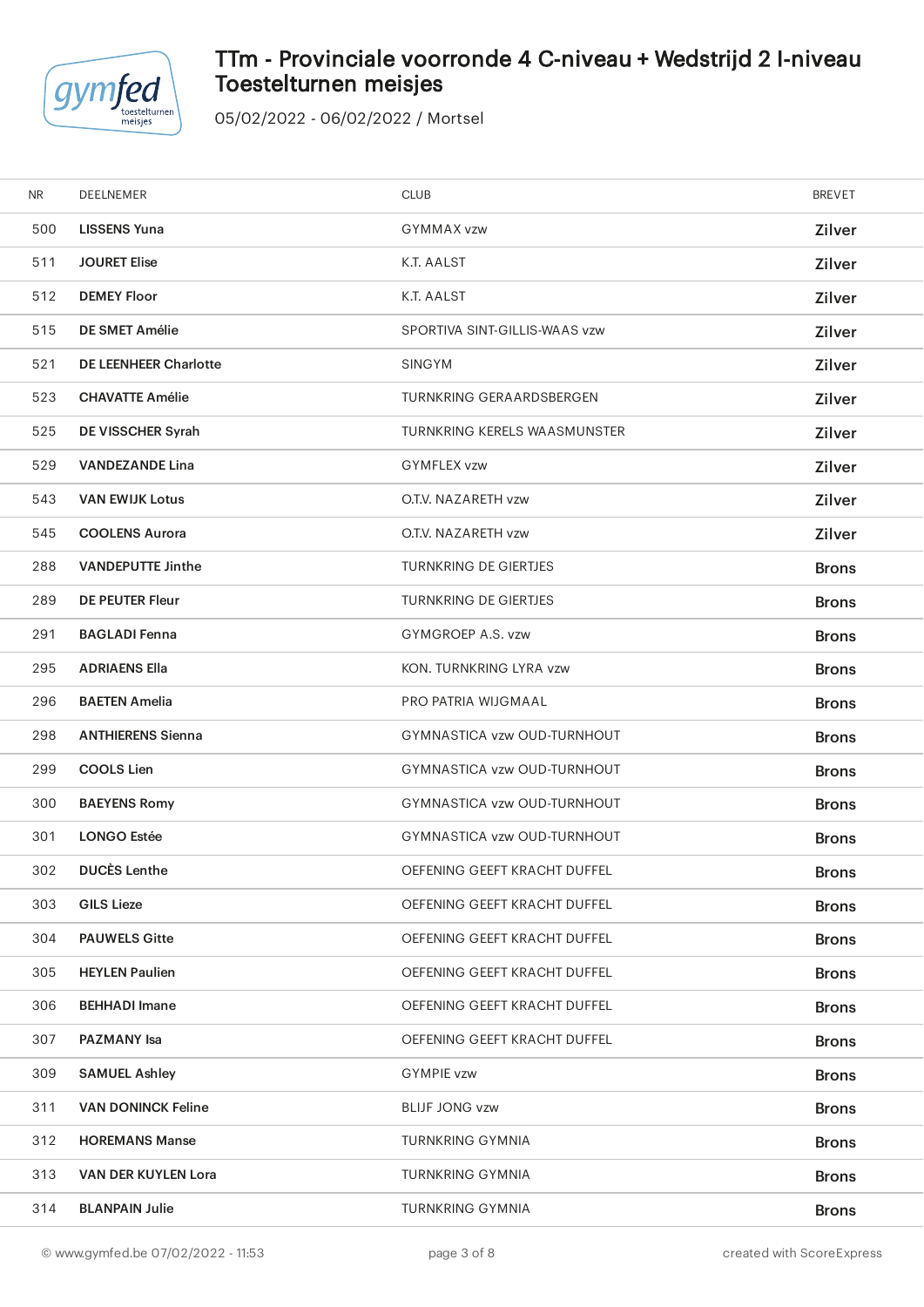

# TTm - Provinciale voorronde 4 C-niveau + Wedstrijd 2 I-niveau Toestelturnen meisjes

| <b>NR</b> | DEELNEMER                      | <b>CLUB</b>                 | <b>BREVET</b> |
|-----------|--------------------------------|-----------------------------|---------------|
| 315       | <b>BUDTS Anna</b>              | <b>TURNKRING GYMNIA</b>     | <b>Brons</b>  |
| 318       | <b>ULRICH Jitske</b>           | <b>GYMPLUS vzw</b>          | <b>Brons</b>  |
| 319       | <b>MAHIEU Sam</b>              | <b>GYMPLUS vzw</b>          | <b>Brons</b>  |
| 320       | <b>RUBIN Jordan</b>            | <b>GYMPLUS vzw</b>          | <b>Brons</b>  |
| 321       | D <sub>[]</sub> HONDT Jozefien | <b>GYMPLUS vzw</b>          | <b>Brons</b>  |
| 322       | <b>MIRUASHVILI Nia</b>         | <b>GYMPLUS vzw</b>          | <b>Brons</b>  |
| 326       | <b>VAN DER SCHOOT Amber</b>    | THE SKY IS THE LIMIT vzw    | <b>Brons</b>  |
| 334       | <b>STAMATIN lustina</b>        | <b>SILOK DEURNE</b>         | <b>Brons</b>  |
| 335       | ALAGÖZLÜ Senay                 | <b>SILOK DEURNE</b>         | <b>Brons</b>  |
| 336       | <b>KELDERMAN Lou</b>           | <b>SILOK DEURNE</b>         | <b>Brons</b>  |
| 337       | <b>WILLEMS Lotte</b>           | <b>TURNKRING TEN GAERDE</b> | <b>Brons</b>  |
| 338       | <b>MIGNOLET Maëlle</b>         | <b>TURNKRING TEN GAERDE</b> | <b>Brons</b>  |
| 339       | <b>DE PEUTTER Olivia</b>       | <b>TURNKRING TEN GAERDE</b> | <b>Brons</b>  |
| 340       | <b>DE SWERT Kalila</b>         | <b>THOR ZICHEM</b>          | <b>Brons</b>  |
| 341       | <b>WUYTS Lente</b>             | <b>THOR ZICHEM</b>          | <b>Brons</b>  |
| 342       | <b>VAN HAELST Kaat</b>         | THOR ZICHEM                 | <b>Brons</b>  |
| 343       | <b>VAN GESTEL Lisabet</b>      | <b>GYM MOL vzw</b>          | <b>Brons</b>  |
| 344       | <b>DUMORTIER Marta</b>         | <b>GYM MOL vzw</b>          | <b>Brons</b>  |
| 345       | <b>VLEMINX Jules</b>           | <b>GYM MOL vzw</b>          | <b>Brons</b>  |
| 346       | <b>SOEFFERS Mila</b>           | <b>GYM MOL vzw</b>          | <b>Brons</b>  |
| 347       | <b>VAN BUGGENHOUT LISA</b>     | DE GYMPIES KEERBERGEN       | <b>Brons</b>  |
| 348       | VAN ROY Jana                   | TK T.H.O.R.HO. vzw HOFSTADE | <b>Brons</b>  |
| 350       | <b>DE MONTE Emmy</b>           | TK T.H.O.R.HO. vzw HOFSTADE | <b>Brons</b>  |
| 351       | <b>ZWIJSEN Nore</b>            | TK T.H.O.R.HO. vzw HOFSTADE | <b>Brons</b>  |
| 354       | <b>VAN BENEDEN Sien</b>        | <b>GYMKA</b>                | <b>Brons</b>  |
| 355       | <b>D'ESPALLIER Laure</b>       | GYMKA                       | <b>Brons</b>  |
| 356       | <b>BAJADI Jinane</b>           | K.K.M.T. MECHELEN           | <b>Brons</b>  |
| 357       | <b>MICHOEL Lily-Rose</b>       | K.K.M.T. MECHELEN           | <b>Brons</b>  |
| 358       | <b>LOCIURO Sofia</b>           | K.K.M.T. MECHELEN           | <b>Brons</b>  |
| 359       | <b>HAILOUMA Liyana</b>         | K.K.M.T. MECHELEN           | <b>Brons</b>  |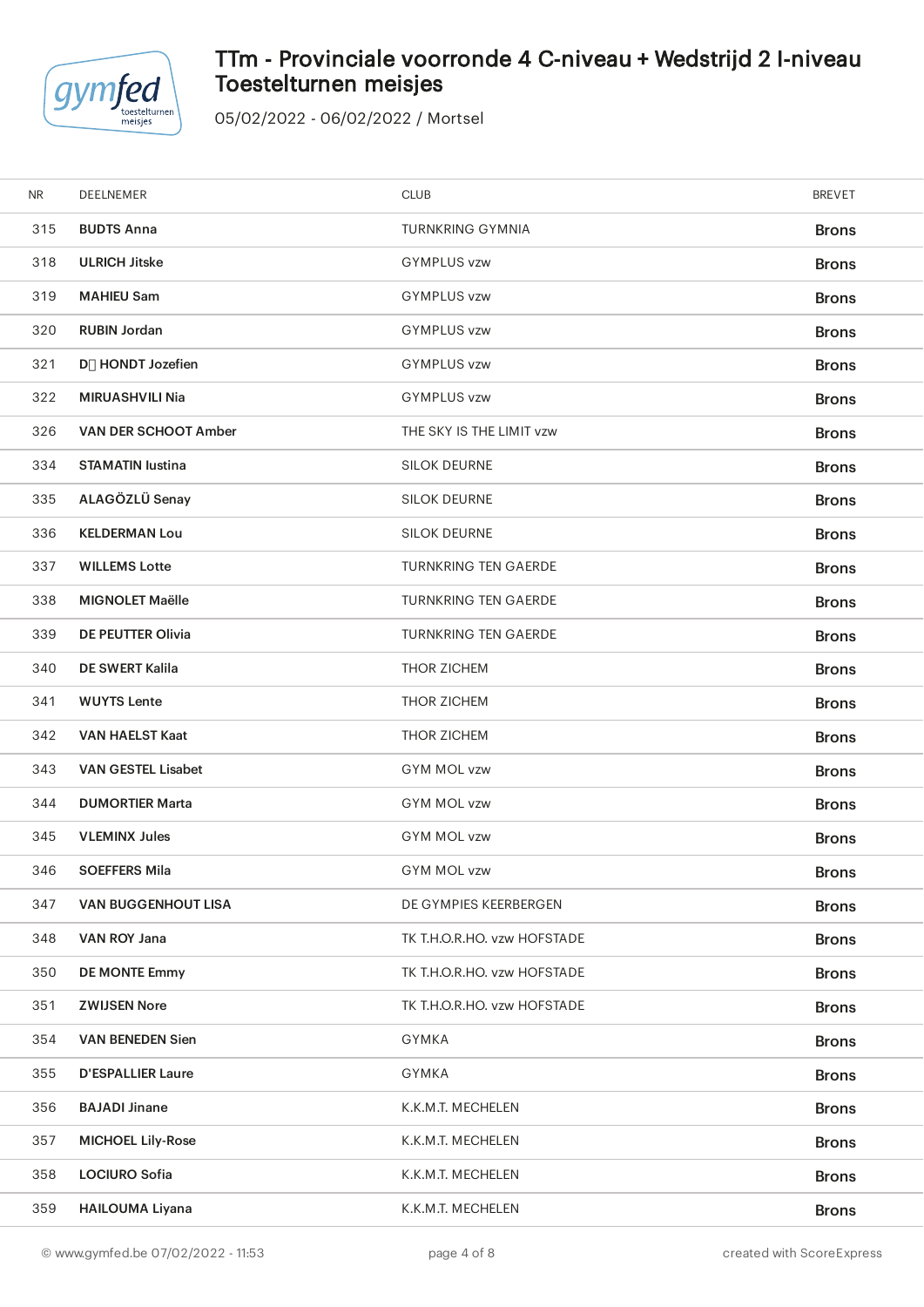

# TTm - Provinciale voorronde 4 C-niveau + Wedstrijd 2 I-niveau Toestelturnen meisjes

| <b>NR</b> | DEELNEMER                    | <b>CLUB</b>                 | <b>BREVET</b> |
|-----------|------------------------------|-----------------------------|---------------|
| 360       | <b>DE GROEF Jozefien</b>     | K.K.M.T. MECHELEN           | <b>Brons</b>  |
| 361       | <b>EL MIRI Doha</b>          | K.K.M.T. MECHELEN           | <b>Brons</b>  |
| 362       | <b>MARTIN Louise</b>         | K.K.M.T. MECHELEN           | <b>Brons</b>  |
| 363       | <b>VAN LOOY Marie</b>        | <b>GYM WESTERLO</b>         | <b>Brons</b>  |
| 364       | <b>HEYLEN Emma</b>           | <b>GYM WESTERLO</b>         | <b>Brons</b>  |
| 366       | <b>VANSPRINGEL Noor</b>      | <b>GYM WESTERLO</b>         | <b>Brons</b>  |
| 367       | <b>VAN DER CRUYS Liv</b>     | <b>GYMCLUB TERNAT vzw</b>   | <b>Brons</b>  |
| 368       | <b>ROELS Lio</b>             | <b>GYMCLUB TERNAT vzw</b>   | <b>Brons</b>  |
| 369       | <b>CAMPENS Sis</b>           | <b>GYMCLUB TERNAT vzw</b>   | <b>Brons</b>  |
| 370       | <b>PLASSCHAERT Amaryllis</b> | <b>GYMCLUB TERNAT vzw</b>   | <b>Brons</b>  |
| 371       | <b>HEREMANS Marie</b>        | <b>GYMCLUB TERNAT vzw</b>   | <b>Brons</b>  |
| 379       | <b>LOUVAERT Julie</b>        | <b>GYM IZEGEM</b>           | <b>Brons</b>  |
| 380       | <b>BOLLE Phéline</b>         | <b>GYM IZEGEM</b>           | <b>Brons</b>  |
| 385       | <b>REYCKERS Jutta</b>        | K.O.T.V. NOORDZEE           | <b>Brons</b>  |
| 386       | <b>VOLBRECHT Yinthe</b>      | K.O.T.V. NOORDZEE           | <b>Brons</b>  |
| 387       | <b>VANDENBROUCKE Siska</b>   | <b>ART GYM 2000</b>         | <b>Brons</b>  |
| 388       | <b>BAERT Febe</b>            | <b>ART GYM 2000</b>         | <b>Brons</b>  |
| 390       | <b>STAELENS Emma</b>         | <b>ART GYM 2000</b>         | <b>Brons</b>  |
| 391       | <b>VERANNEMAN Floor</b>      | <b>ART GYM 2000</b>         | <b>Brons</b>  |
| 392       | <b>SAGAERT Bekka</b>         | <b>ART GYM 2000</b>         | <b>Brons</b>  |
| 393       | <b>DEVRIENDT Zulay</b>       | <b>ART GYM 2000</b>         | <b>Brons</b>  |
| 394       | <b>LONCKE Cilou</b>          | <b>ART GYM 2000</b>         | <b>Brons</b>  |
| 397       | <b>DEVOS Nore</b>            | GO4GYM                      | <b>Brons</b>  |
| 398       | <b>VANASSCHE Juliette</b>    | GO4GYM                      | <b>Brons</b>  |
| 399       | <b>DELANNOY Jade</b>         | GO4GYM                      | <b>Brons</b>  |
| 400       | <b>GOOSSENS Noa</b>          | GO4GYM                      | <b>Brons</b>  |
| 401       | <b>LEPLAE Nomi</b>           | GO4GYM                      | <b>Brons</b>  |
| 404       | <b>VANDEPUTTE Mayfay</b>     | <b>TURNKRING GELUWE vzw</b> | <b>Brons</b>  |
| 406       | <b>TYTGAT Juliette</b>       | TURNKRING GELUWE vzw        | <b>Brons</b>  |
| 410       | <b>COULIER Marie</b>         | TURNCLUB VARSENARE          | <b>Brons</b>  |
|           |                              |                             |               |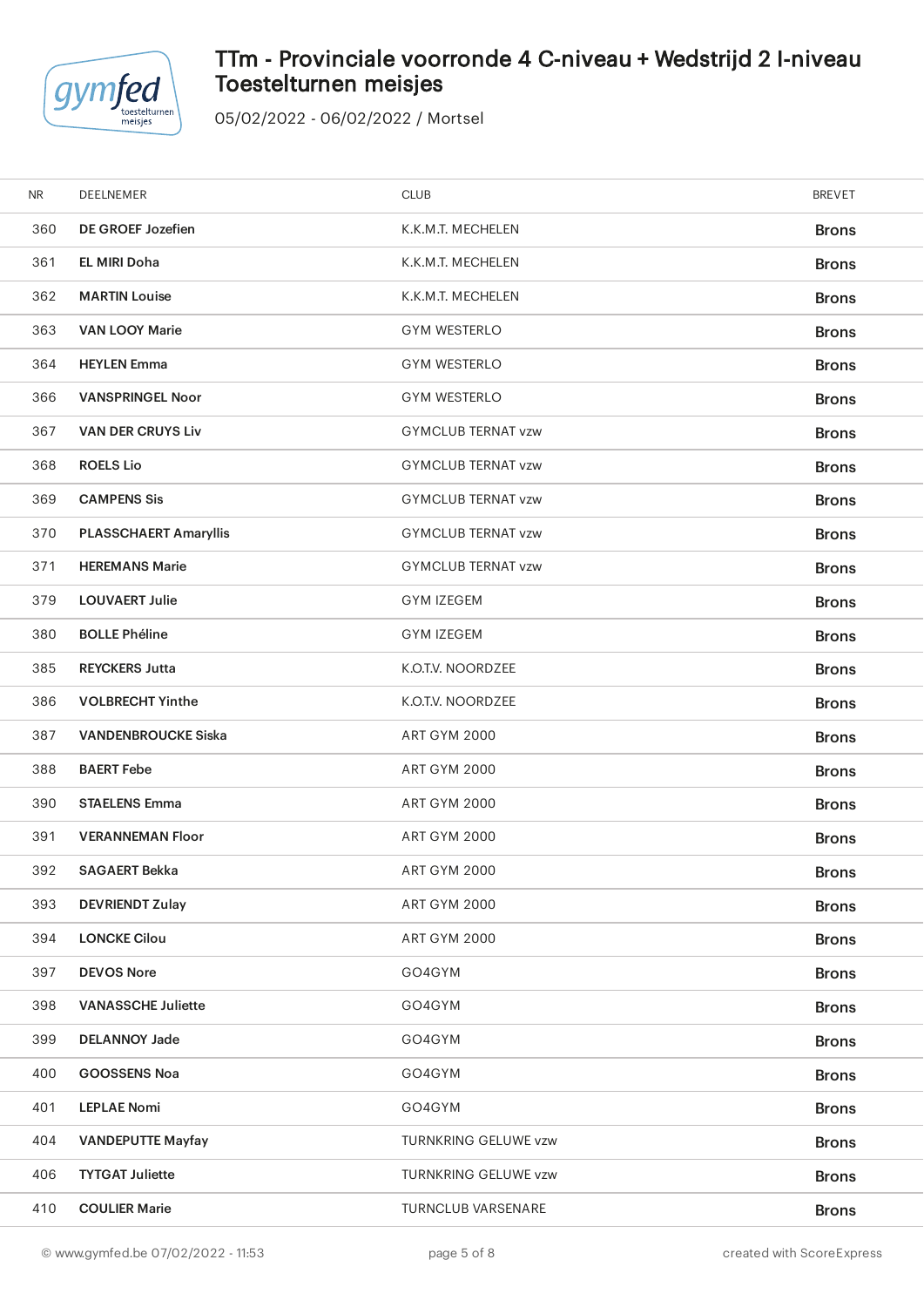

# TTm - Provinciale voorronde 4 C-niveau + Wedstrijd 2 I-niveau Toestelturnen meisjes

| <b>NR</b> | DEELNEMER                  | <b>CLUB</b>                      | <b>BREVET</b> |
|-----------|----------------------------|----------------------------------|---------------|
| 421       | <b>SYX Laure</b>           | YZERVAST HEESTERT                | <b>Brons</b>  |
| 422       | <b>GYSELINCK Estelle</b>   | YZERVAST HEESTERT                | <b>Brons</b>  |
| 423       | <b>LIBBRECHT Febe</b>      | YZERVAST HEESTERT                | <b>Brons</b>  |
| 424       | <b>VANDERHEEREN Stine</b>  | YZERVAST HEESTERT                | <b>Brons</b>  |
| 425       | <b>VERCAEMST Fiore</b>     | YZERVAST HEESTERT                | <b>Brons</b>  |
| 430       | <b>LAFORCE Jade</b>        | KON. TURNKRING RUST-ROEST BRUGGE | <b>Brons</b>  |
| 431       | <b>ACHTEN Lieke</b>        | K.T. GEMS DIEPENBEEK             | <b>Brons</b>  |
| 432       | <b>VOSSEN Fenna</b>        | K.T. GEMS DIEPENBEEK             | <b>Brons</b>  |
| 433       | <b>SEYNAEVE Féline</b>     | SIRENE MIDDELKERKE               | <b>Brons</b>  |
| 435       | <b>NOTE Maria</b>          | <b>SIRENE MIDDELKERKE</b>        | <b>Brons</b>  |
| 436       | <b>ROSSEEL Hayley</b>      | SIRENE MIDDELKERKE               | <b>Brons</b>  |
| 438       | <b>MERTENS Elize</b>       | TURNKRING BILZEN vzw             | <b>Brons</b>  |
| 440       | <b>HERMANS Nore</b>        | <b>TURNKRING BILZEN vzw</b>      | <b>Brons</b>  |
| 443       | <b>GEUNES Lore</b>         | <b>GYMX HECHTEL-EKSEL</b>        | <b>Brons</b>  |
| 446       | <b>BOLLEN Liene</b>        | <b>GYMX HECHTEL-EKSEL</b>        | <b>Brons</b>  |
| 450       | <b>DEPREZ Louise</b>       | <b>WIK OOSTENDE</b>              | <b>Brons</b>  |
| 452       | <b>SPEECKE Dora</b>        | <b>KTV KORTRIJK</b>              | <b>Brons</b>  |
| 466       | <b>ONORATO Livia</b>       | DE HOOP REKEM                    | <b>Brons</b>  |
| 475       | <b>CARDINAELS Esmée</b>    | PALFIT PAAL vzw                  | <b>Brons</b>  |
| 476       | <b>VAN LEEST Maaike</b>    | PALFIT PAAL vzw                  | <b>Brons</b>  |
| 477       | <b>VAN WEZENBEECK Fien</b> | PALFIT PAAL vzw                  | <b>Brons</b>  |
| 479       | <b>DE BORGER Nore</b>      | XL GYM ZELE                      | <b>Brons</b>  |
| 480       | <b>COENE Jana</b>          | XL GYM ZELE                      | <b>Brons</b>  |
| 481       | <b>RAMAN Fenne</b>         | XL GYM ZELE                      | <b>Brons</b>  |
| 482       | <b>HEIRMAN Aline</b>       | XL GYM ZELE                      | <b>Brons</b>  |
| 483       | <b>PHILIPS Emma</b>        | XL GYM ZELE                      | <b>Brons</b>  |
| 484       | <b>HOFMAN Ella</b>         | XL GYM ZELE                      | <b>Brons</b>  |
| 486       | <b>SIDIROPOULOS Elena</b>  | JONG & SPORTIEF LEOPOLDSBURG     | <b>Brons</b>  |
| 487       | <b>HERMANS GABRIELLE</b>   | JONG & SPORTIEF LEOPOLDSBURG     | <b>Brons</b>  |
| 488       | <b>SWENNEN Annalisa</b>    | JONG & SPORTIEF LEOPOLDSBURG     | <b>Brons</b>  |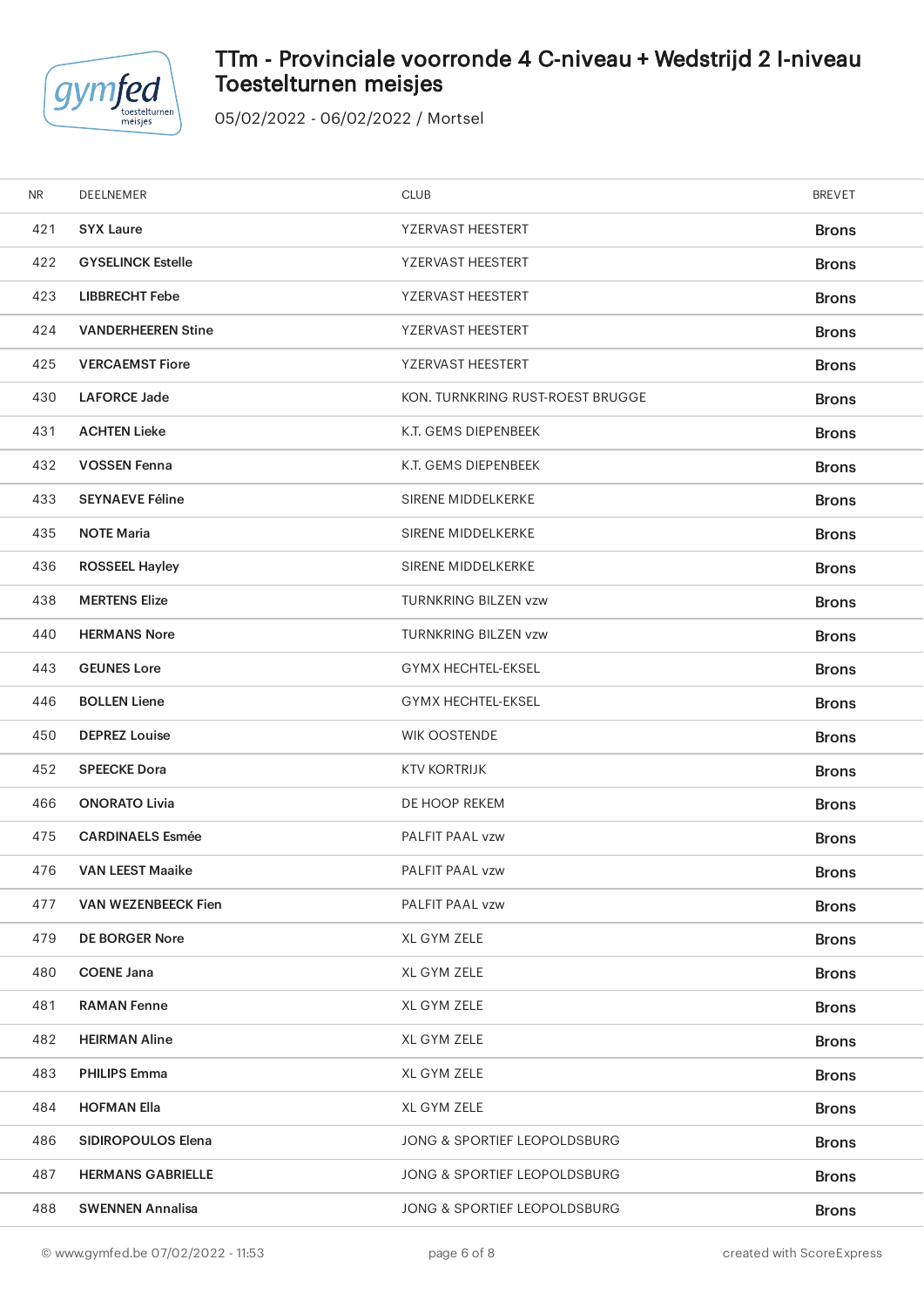

# TTm - Provinciale voorronde 4 C-niveau + Wedstrijd 2 I-niveau Toestelturnen meisjes

| NR. | DEELNEMER                           | <b>CLUB</b>                           | <b>BREVET</b> |
|-----|-------------------------------------|---------------------------------------|---------------|
| 489 | <b>GEUKENS FIEN</b>                 | JONG & SPORTIEF LEOPOLDSBURG          | <b>Brons</b>  |
| 491 | <b>GITS Hanna</b>                   | TC SINT-PAULUS HAALTERT               | <b>Brons</b>  |
| 492 | <b>DENIE Feline</b>                 | TC SINT-PAULUS HAALTERT               | <b>Brons</b>  |
| 493 | <b>VAN HECKE Camille</b>            | TC SINT-PAULUS HAALTERT               | <b>Brons</b>  |
| 494 | <b>DEPUYDT Hanne</b>                | TC SINT-PAULUS HAALTERT               | <b>Brons</b>  |
| 497 | <b>DUPONT Bo</b>                    | <b>GYMMAX vzw</b>                     | <b>Brons</b>  |
| 499 | <b>VAN OVERLOOP Flore</b>           | GYMMAX vzw                            | <b>Brons</b>  |
| 501 | <b>WILLEMS Tess</b>                 | NUT EN VERMAAK vzw BUGGENHOUT         | <b>Brons</b>  |
| 502 | <b>LOUWETTE Ella</b>                | PALFIT PAAL vzw                       | <b>Brons</b>  |
| 503 | <b>BROECKAERT Marthe</b>            | TC SINT-PAULUS HAALTERT               | <b>Brons</b>  |
| 509 | <b>NEUKERMANS Sam</b>               | K.T. AALST                            | <b>Brons</b>  |
| 510 | <b>VAEYENS Jutta</b>                | K.T. AALST                            | <b>Brons</b>  |
| 513 | <b>VAN OVERLOOP Junne</b>           | K.T. REYNAERT KEMZEKE vzw             | <b>Brons</b>  |
| 514 | <b>VAN DEN NIEUWENHUYSEN Nienke</b> | SPORTIVA SINT-GILLIS-WAAS vzw         | <b>Brons</b>  |
| 516 | <b>VAN ROSSEM Flore</b>             | SPORTIVA SINT-GILLIS-WAAS vzw         | <b>Brons</b>  |
| 517 | <b>VAN PASSEL Lotte</b>             | SPORTIVA SINT-GILLIS-WAAS vzw         | <b>Brons</b>  |
| 518 | <b>MORREN Luna</b>                  | TURNKRING HOGER OP NEERPELT vzw       | <b>Brons</b>  |
| 519 | <b>COENEN Marie-Lou</b>             | JONG & MOEDIG GENK                    | <b>Brons</b>  |
| 520 | <b>COEMANS Marthe</b>               | <b>JONG &amp; MOEDIG GENK</b>         | <b>Brons</b>  |
| 524 | <b>DE BECK FELINE</b>               | TURNKRING GERAARDSBERGEN              | <b>Brons</b>  |
| 526 | <b>SOMERS Annelien</b>              | TURNKRING KERELS WAASMUNSTER          | <b>Brons</b>  |
| 527 | <b>CROONENBORGHS Amélie</b>         | TURNKRING KERELS WAASMUNSTER          | <b>Brons</b>  |
| 528 | <b>DE CRAEMER Lore</b>              | TURNKRING KERELS WAASMUNSTER          | <b>Brons</b>  |
| 530 | <b>WALSCHAP Juul</b>                | <b>GYMFLEX vzw</b>                    | <b>Brons</b>  |
| 531 | <b>VANGEEBERGEN Nella</b>           | <b>GYMFLEX vzw</b>                    | <b>Brons</b>  |
| 532 | VAN WETSWINKEL Emily-Willow         | K.K. TURNKRING MOED EN VOLHARDING vzw | <b>Brons</b>  |
| 533 | <b>VAN SAMANG Noémie</b>            | K.K. TURNKRING MOED EN VOLHARDING vzw | <b>Brons</b>  |
| 534 | <b>JORIS Julie</b>                  | K.K. TURNKRING MOED EN VOLHARDING vzw | <b>Brons</b>  |
| 535 | VAN DE VOORDE AMBER                 | K.T. RUST ROEST ST-NIKLAAS-TEMSE      | <b>Brons</b>  |
| 536 | <b>GEERTS FLORENCE</b>              | K.T. RUST ROEST ST-NIKLAAS-TEMSE      | <b>Brons</b>  |